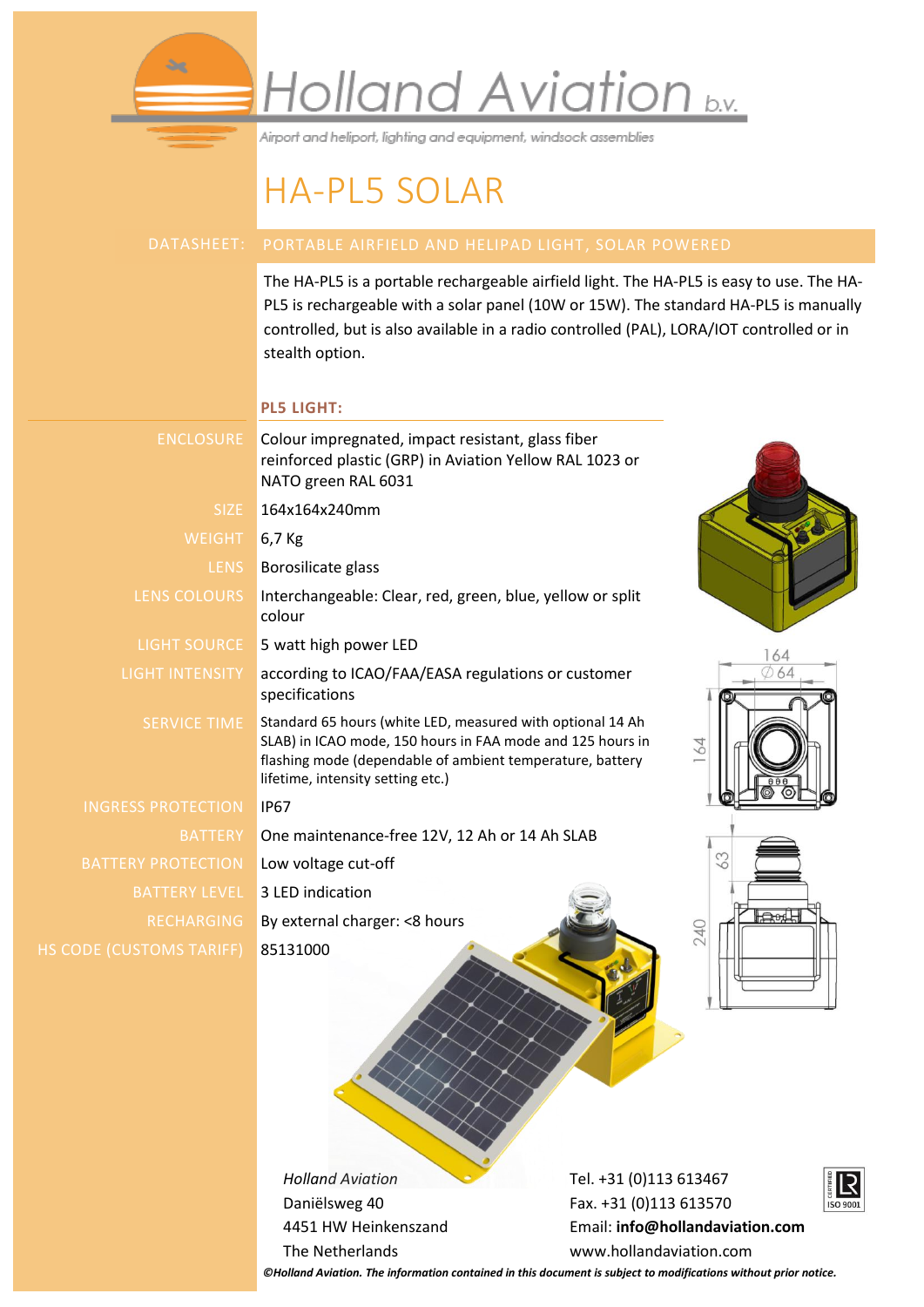# Holland Aviation b.v.

Airport and heliport, lighting and equipment, windsock assemblies

| <b>OPERATING FREQUENCY</b> |                      |
|----------------------------|----------------------|
|                            | REMOTE CONTROL RANGE |

 $2.4$  GHz 1000m-1200m from transmitter to nearest light TOTAL RANGE >10 km (MESH system) TESTS Jet Blast test >400 km/h (>250 mph) Impact test Drop tests (0,7-1,00 and 2,00m height) Battery endurance Light output

Climatic conditions

Electromagnetic Compatibility tests

#### COMPLIANCES ICAO Annex 14 Vol. I

ICAO Annex 14 Vol. II Heliports

FAA AC150/5345-50

UK CAA CAP 168

NATO Stanag 3534 and 3619

EASA ADR

#### **SOLAR PANEL:**

MATERIAL PET SIZE 280x310mm WEIGHT 337 grams POWER 10 Watt VOLTAGE 18 Vdc 36 mono cells EFFICIENCY 20-30% INGRESS PROTECTION IP65

ACCESSORIES RC transmitter:



*Holland Aviation* Daniëlsweg 40 4451 HW Heinkenszand The Netherlands

Tel. +31 (0)113 613467 Fax. +31 (0)113 613570 Email: **[info@hollandaviation.com](mailto:info@hollandaviation.com)** www.hollandaviation.com



*©Holland Aviation. The information contained in this document is subject to modifications without prior notice.*